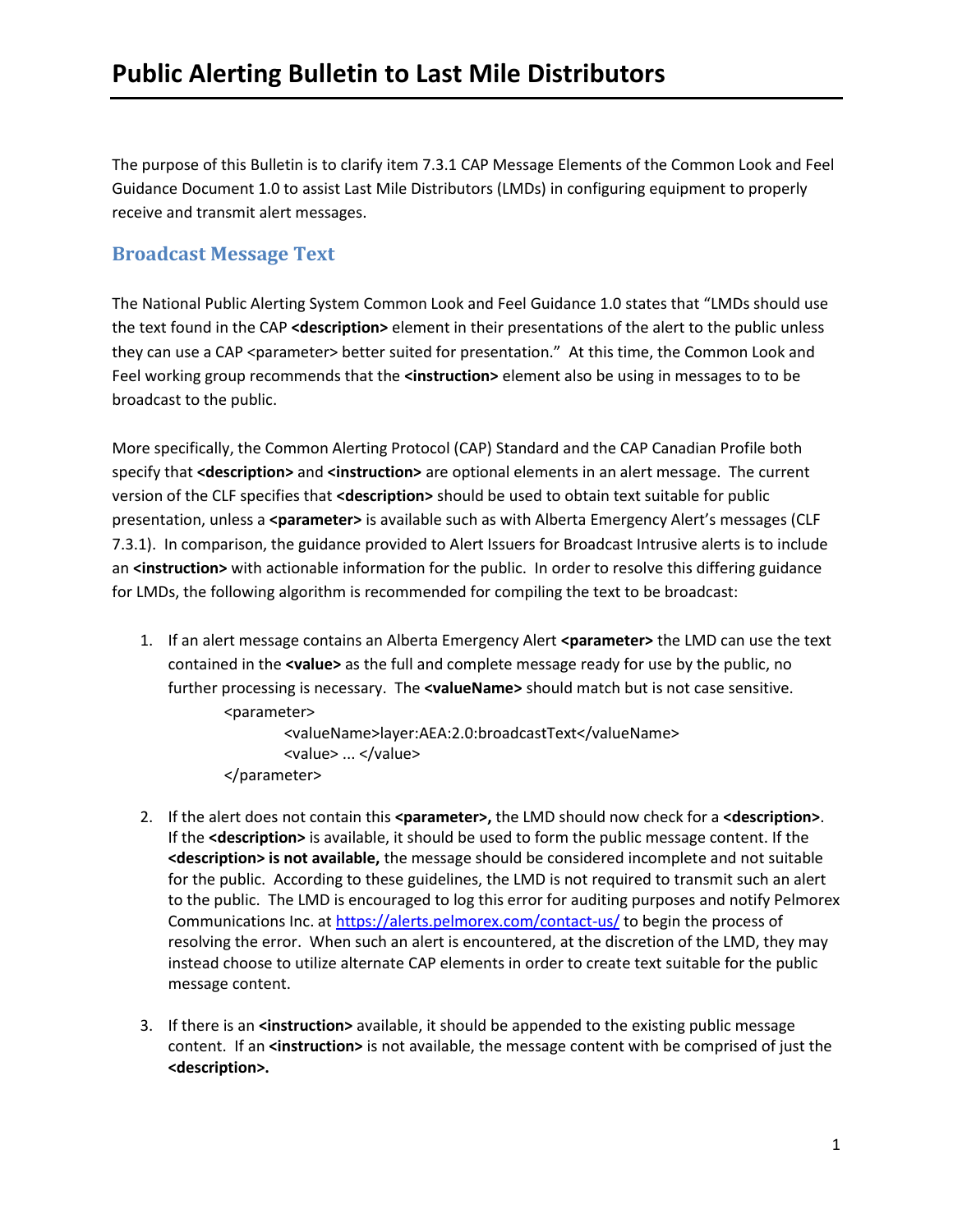- 4. Once the public message content has been determined, truncation can take place according to any constraints the LMD may have. An upper limit identified by the CLF for all LMDs is 1800 characters which includes spaces and punctuation.
- 5. The full and complete message is now ready for the public.



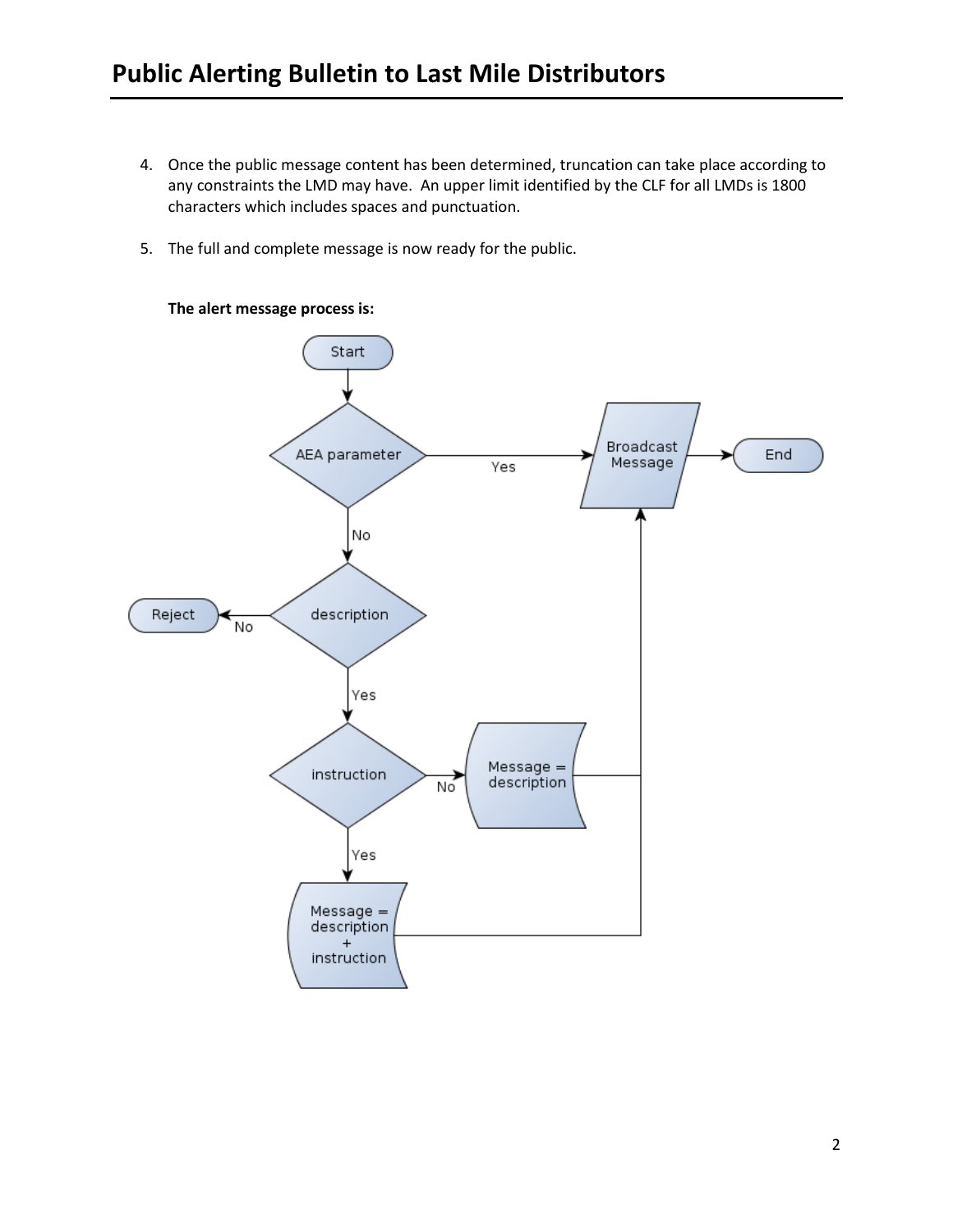## **Broadcast Message Audio**

- The CAP Standard and the CAP Canadian Profile both specify that a **<resource>** element containing an audio file is optional.
- The CLF Guidance 1.0 does not specify that a **<resource>** element containing audio is required nor does it specify the element values of a **<resource>** which indicate broadcast audio is contained.
- The CLF Guidance 1.0 does specify that in the absence of an audio file, text-to-speech may be employed by the LMD to generate suitable audio for public presentation. In addition the CLF specifies that the audio content must not exceed 120 seconds in length and should be a monophonic MP3 file, using a coding rate of no more than 64 kbit/s data.

In order to provide guidance to LMDs on audio content in an alert, the following algorithm is recommended.

- 1. The alert message text to be broadcast should first be generated following the algorithm outlined previously.
- 2. If an alert message contains a **<resource>** element it should be inspected for suitable broadcast audio content. If there are multiple **<resource>** elements, each should be inspected in the order they appear and only the first element that matches these requirements should be used. The following **<resource>** elements should be used to indicate broadcast audio. The values should match but are not case sensitive.

**<resource> <resourceDesc>**Broadcast Audio**</resourceDesc> <mimeType>**audio/mpeg**</mimeType>** …

## **</resource>**

- 3. If an alert message does contain a matching **<resource>** element, the LMD should utilize the included audio content, along with the alert message text, for presentation to the public.
- 4. If an alert message does not contain a matching **<resource>** element, the LMDs are encouraged to employ text-to-speech software, utilizing the alert message text, in order to generate suitable audio content. This generated audio, along with the alert message text, can then be presented to the public.